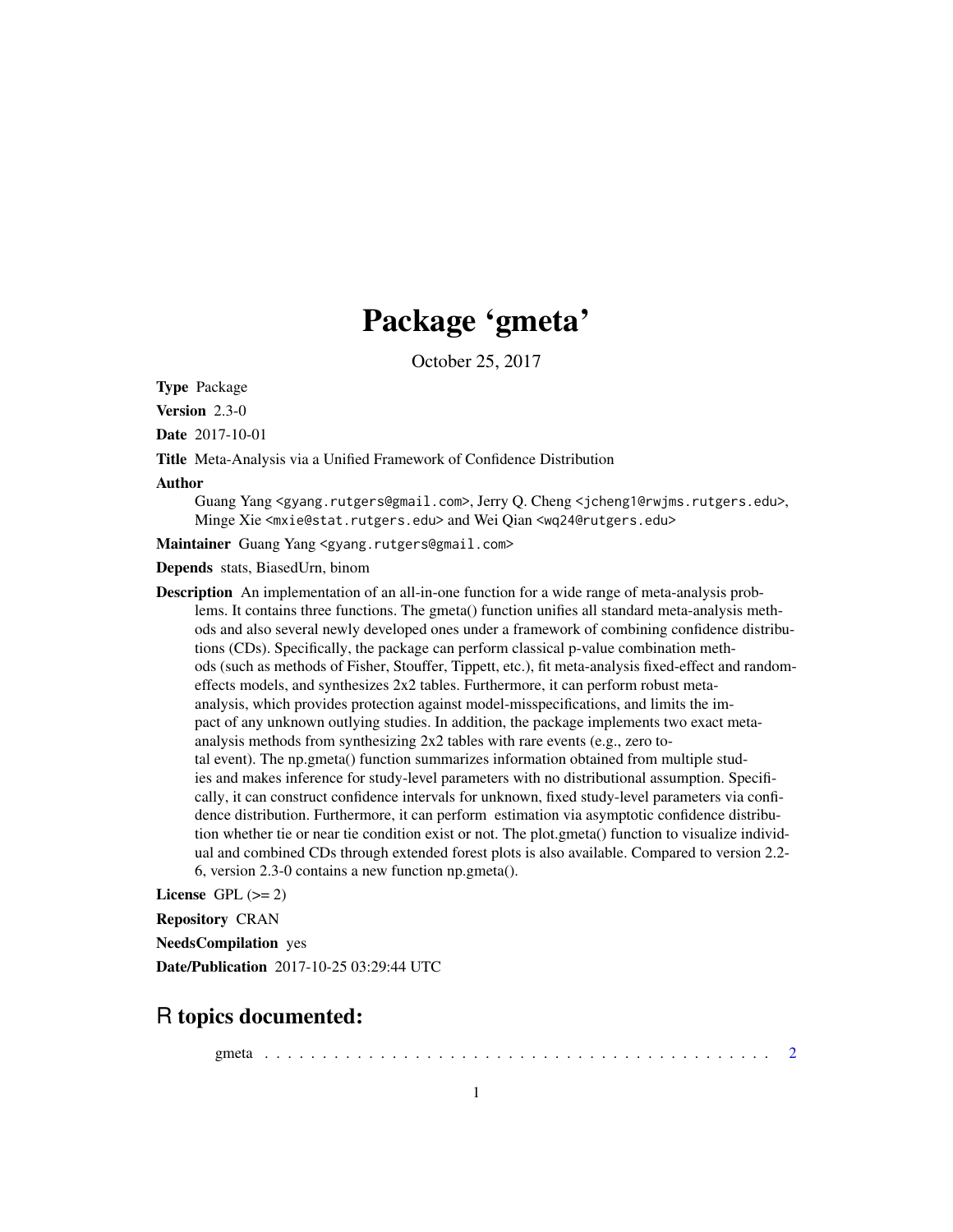#### $2 \t\t g$ meta

#### **Index** [11](#page-10-0)

<span id="page-1-1"></span>gmeta *Meta-Analysis via a Unified Framework under Confidence Distribution*

#### **Description**

A unified method for meta-analysis includes combining p-values, fitting meta-analysis fixed-effect and random-effects models, and synthesizing 2x2 tables evidence all under a framework of combining confidence distributions (CDs). The function produces an object of class gmeta with associated functions print, summary, and plot.

# Usage

```
gmeta(gmi, gmi.type = c('pivot', 'cd', 'pvalue', '2x2'),
method = c('fixed-mle','fixed-robust1', 'fixed-robust2', 'fixed-robust2(sqrt12)',
'random-mm', 'random-reml', 'random-tau2',
'random-robust1', 'random-robust2', 'random-robust2(sqrt12)',
'fisher', 'normal', 'stouffer', 'min', 'tippett', 'max', 'sum',
'MH', 'Mantel-Haenszel', 'Peto', 'exact1', 'exact2'),
linkfunc = c('inverse-normal-cdf', 'inverse-laplace-cdf'),
weight = NULL, study.names = NULL, gmo.xgrid = NULL, ci.level = 0.95,
tau2 = NULL, mc.iteration = 10000, eta = 'Inf', verbose = FALSE,
report.error = FALSE)
```
#### Arguments

| gmi         | input, see 'Details'.                                                                                                                                                                                                                                                                                                                                                                                                                                                                                                            |
|-------------|----------------------------------------------------------------------------------------------------------------------------------------------------------------------------------------------------------------------------------------------------------------------------------------------------------------------------------------------------------------------------------------------------------------------------------------------------------------------------------------------------------------------------------|
| gmi.type    | type of input, including 'pivot', 'cd', 'pvalue', and '2x2', see 'Details'.                                                                                                                                                                                                                                                                                                                                                                                                                                                      |
| method      | method used for meta-analysis, including 'fisher', 'normal', 'stouffer', 'min',<br>'tippett', 'max', and 'sum' for combining p-values; 'fixed-mle', 'fixed-robust1',<br>'fixed-robust2', 'fixed-robust2(sqrt12)' for fixed-effect meta-analysis models;<br>'random-mm', 'random-reml', 'random-tau2', 'random-robust1', 'random-robust2',<br>and 'random-robust2(sqrt12)' for random-effects meta-analysis models; and 'MH',<br>'Mantel-Haenszel', 'Peto', 'exact1', and 'exact2' for synthesizing 2x2 tables,<br>see 'Details'. |
| linkfunc    | the link function selected for a user specified combination method, see Yang et<br>al. $(2013)$ and 'Details'.                                                                                                                                                                                                                                                                                                                                                                                                                   |
| weight      | a vector of user-specified weights for each study. If NULL, the default value<br>depends on the method and linkfunc used for meta-analysis.                                                                                                                                                                                                                                                                                                                                                                                      |
| study.names | a vector of strings to give a user-specified study name for each study. If NULL,<br>the default will be 'study-1', , 'study-k'.                                                                                                                                                                                                                                                                                                                                                                                                  |

<span id="page-1-0"></span>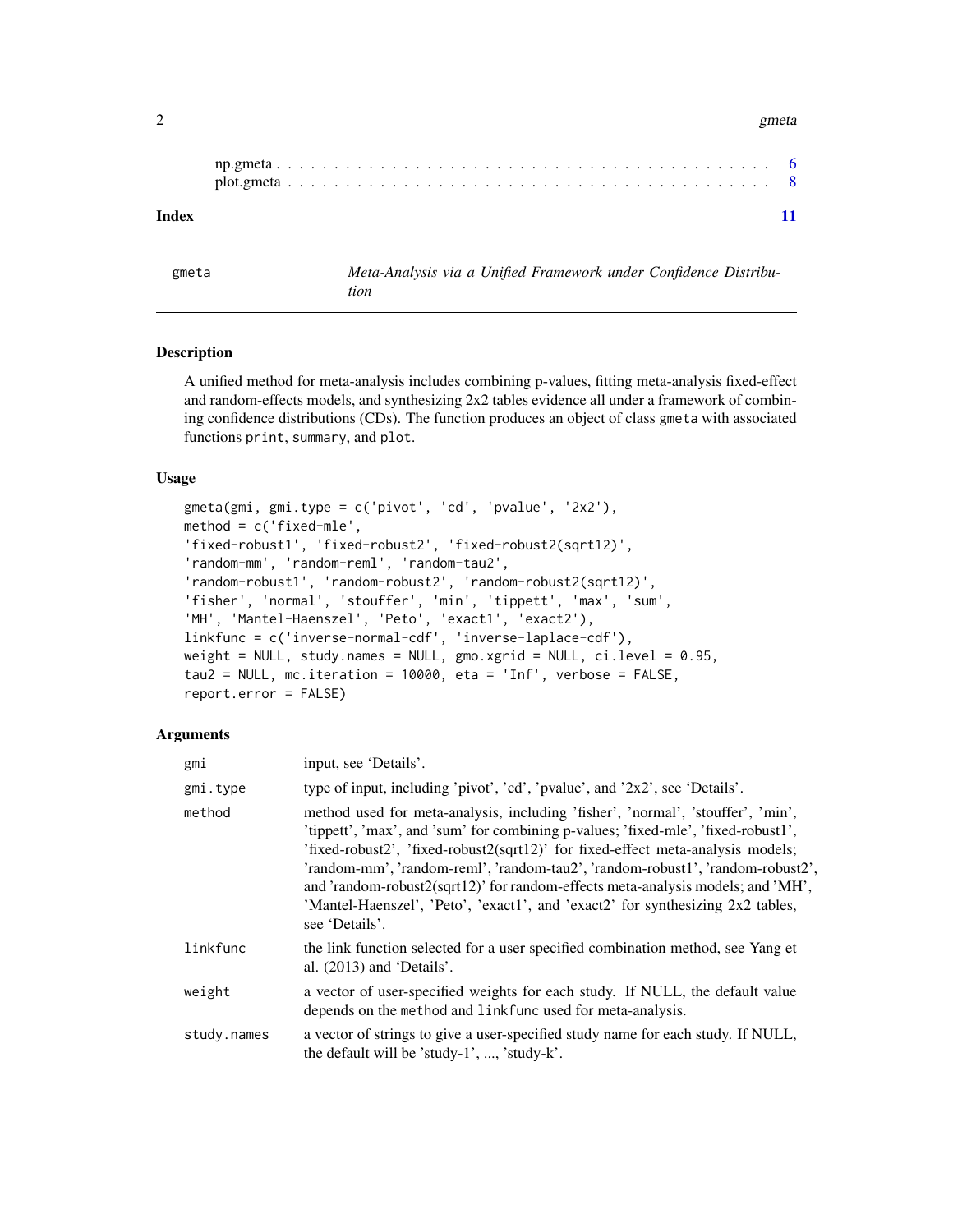#### <span id="page-2-0"></span>gmeta 3

| gmo.xgrid    | the position to evaluate a combined CD. The output will be reported as empirical<br>cumulative density function (ECDF) on the points specified by gmo.xgrid. If<br>NULL, the default will be gmo. xgrid = $seq(from=-1, to=1, by=0.001)$ .        |
|--------------|---------------------------------------------------------------------------------------------------------------------------------------------------------------------------------------------------------------------------------------------------|
| ci.level     | the confidence level for confidence intervals.                                                                                                                                                                                                    |
| tau2         | a numeric value to provide the heterogeneity estimation or a string to specified<br>the method used to estimate the heterogeneity, see 'Details'.                                                                                                 |
| mc.iteration | number of iterations to compute the error of coverage probability of the com-<br>puted confidence interval in 2x2-"exact1" method.                                                                                                                |
| eta          | a numeric vector for confidence levels of the one-sided confidence intervals for<br>combining 2x2 tables used in "exact2" method. For example, set eta=Inf to in-<br>dicate all confidence levels, or set eta=seq(from=0.05, to=0.95, length=23). |
| verbose      | a logical value indicating whether detailed combining information is produced.                                                                                                                                                                    |
| report.error | a logical value indicating whether the exact error of coverage probability of<br>the computed confidence interval for $2x2$ -"exact1" and $2x2$ -"exact2" method is<br>reported                                                                   |
|              |                                                                                                                                                                                                                                                   |

#### Details

# gmi

The format of gmi depends on the value of gmi.type (see below in this section).

For a classical p-value combination, gmi is a vector of p-values for testing the same hypothesis. For example, gmi=c(0.02,0.03,0.14) with gmi.type='pvalue'.

For model-based meta-analysis, gmi is a list of CDs if gmi.type='cd' with gmi.type='cd' (i.e.,  $x=seq(from=10, to=10, by=0.001)$ ,  $gmi=rbind(pnorm(x, 2, 3)$ ,  $pt(x-1, 4)$ ,  $pgamma(x-1, 1, 1))$ ; gmi is a matrix or a data.frame two columns of mean and standard deviations with gmi.type='pivot'  $(i.e., gmi = data. frame(mean = c(2,1,1), sd = (3,4,1))).$ 

Note that the input confidence distributions should be as complete as possible, which means the distributions should start from almost 0 and end at almost 1, though it is fine if not so. If the distributions are not all specified under different grids, interpolation will be used for interpolating the corresponding probabilities, the closest point values will used for extrapolating the probabilities outside of the original range (see [approx](#page-0-0)). If summary statistics is provided, the corresponding confidence distribution is generated by normal approximation and within 4 standard deviations range symmetric around means.

For 2x2 table-based (log) odds ratio/risk difference combination, gmi is a matrix of Kx4, where K is the number of trials. The first and third column are number of events in case and control group respectively. The second and fourth column are marginal total of case and control group respectively.

# gmi.type

gmi.type is a string specifying the type of input data set. The choices are pvalue for classical p-value combination, cd for model-based meta-analysis using a list of CDs, pivot for model-based meta-analysis using summary statistics (means and standard deviations), and pivot for 2x2 tablebased (log) odds ratio/risk difference combination.

# method

method is a string specifying the method used for meta-analysis.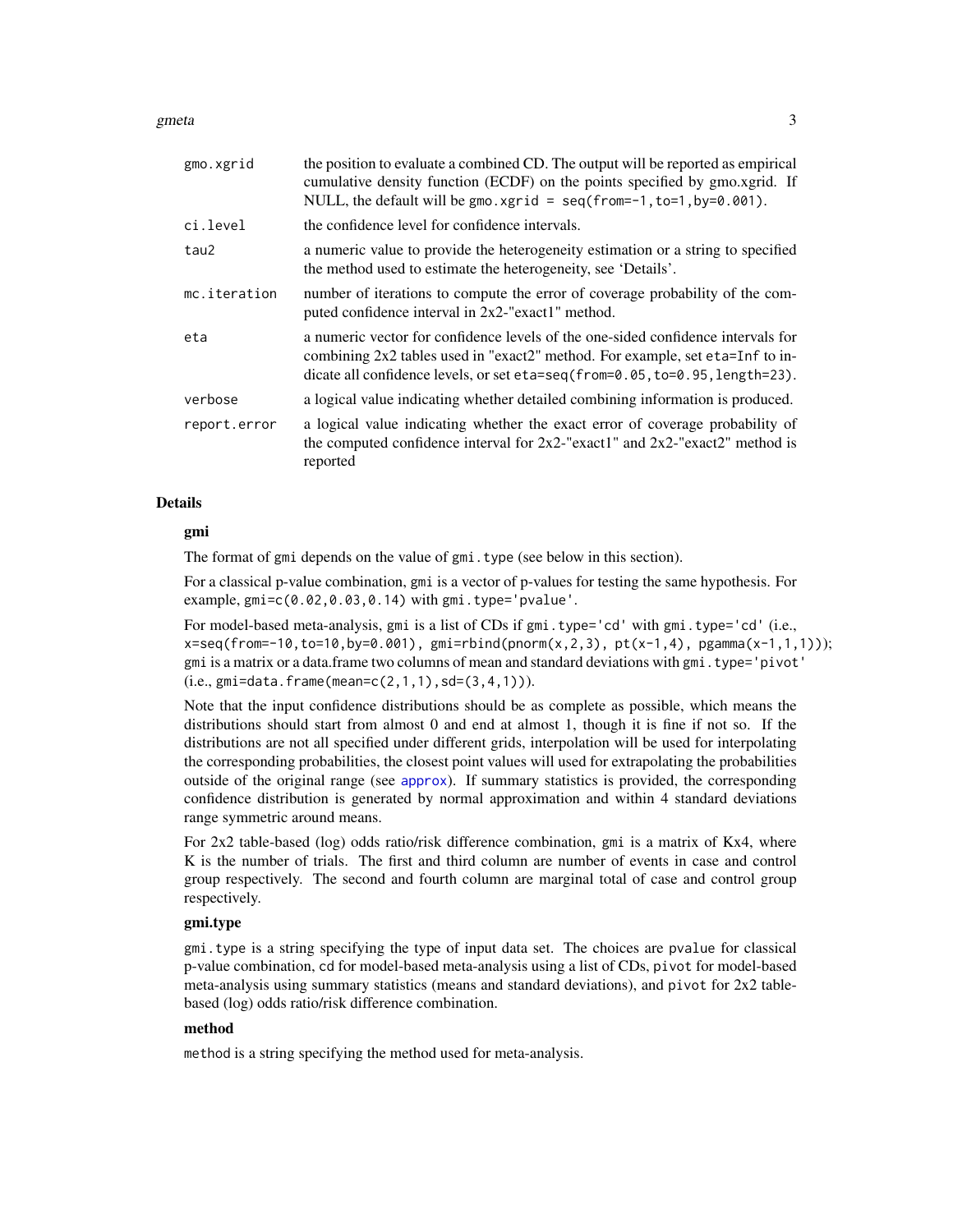For classical p-value combination, choices are fisher, normal, stouffer, tippett, min, max, and sum.

For model-based meta-analysis, choices are fixed-mle, fixed-robust1, fixed-robust2, fixed-robust2(sqrt12), random-mm, random-reml, random-tau2, random-robust1, random-robust2, and random-robust2(sqrt12).

For 2x2 table-based (log) odds ratio/risk difference combination, choices are exact1, exact2, Mantel-Haenszel, MH, and Peto.

#### linkfunc

linkfunc is the link function used for combining studies.

The choice of inverse-normal-cdf covers most elementary model-based meta-analysis, and achieves the Fisher efficiency asymptotically.

The choice of inverse-laplace-cdf is more robust and achieves Bahadur efficiency. The default option of linkfunc is inverse-normal-cdf for model-based meta-analysis, and null for p-value or 2x2 table combination.

#### tau2

tau2 is either a numeric value for estimating heterogeneity, or a string specifying the method to estimate heterogeneity.

tau2 is only for meta-analysis random-effects models (with method=random-mm, random-reml, random-tau2, random-robust1, random-robust2, or random-robust2(sqrt12))).

Choices for tau2 are DL, HS, SJ, HE, ML, REML and EB for DerSimonian-Laird, Hedges, Sidik-Jonkman, Hunter-Schmidt, Maximum-Likelihood, Restricted-Maximum-Likelihood, and Empirical-Bayesian estimator, respectively.

# Value

An object of class gmeta, which has information of the combined inference (summarized in a CD form).

For p-value combination, it is a list of individual.pvalues, method, and combined.pvalue.

For model-based meta-analysis and 2x2 combination, it is a list of x.grids, individual.cds, individual.means, individual.stddevs, individual.medians, individual.cis, combined.cd, combined.density, combined.mean, combined.sd, combined.median, individual.ci, method, linkfunc, weight, tau2, ci.level, etc.

## Note

Revised on 2014/12/10.

# Author(s)

Guang Yang <gyang.rutgers@gmail.com>, Jerry Q. Cheng <jcheng1@rwjms.rutgers.edu>, and Minge Xie <mxie@stat.rutgers.edu>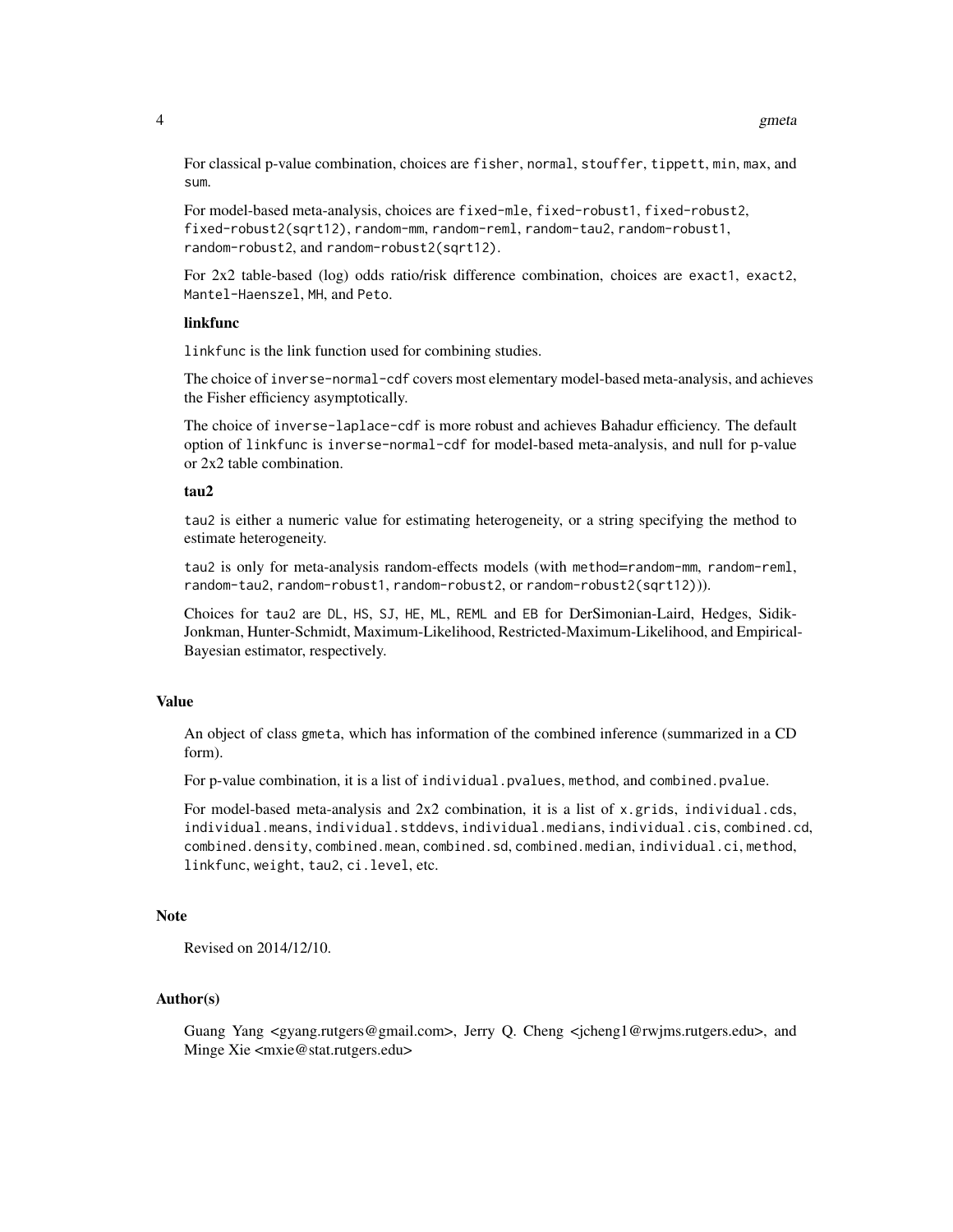#### <span id="page-4-0"></span>gmeta 5

#### References

Efron, B. (1996) Empirical Bayes Methods for Combining Likelihoods. *Journal of the American Statistical Association*, 91 538–550.

Liu, D., Liu, R. and Xie, M. (2014) Exact meta-analysis approach for discrete data and its application to 2x2 tables with rare events. *Journal of the American Statistical Assocation*, 109 1450-1465.

Mantel, N. and Haenszel, W. (1959) Statistical aspects of the analysis of data from retrospective studies of disease. *Journal of the National Cancer Institute*, 22 719-748.

Robins, J., Breslow, N. and Greenland, S. (1986) Estimators of the Mantel-Haenszel Variance Consistent in Both Sparse Data and Large-Strata Limiting Models. *Biometrics*, 42 311-323.

Tian, L., Cai, T., Pfeffer, M. A., Piankov, N., Cremieux, P.-Y., and Wei, L. J. (2009) Exact and efficient inference procedure for meta-analysis and its application to the analysis of independent 2x2 tables with all available data but without artifficial continuity correction. *Biostatistics*, 10 275- 281.

Xie, M. and Singh, K. (2013) Confidence distribution, the frequentist distribution estimator of a parameter (with discussions). *International Statistical Review*, 81 3-39.

Xie, M., Singh, K., and Strawderman, W. E. (2011). Confidencedence distributions and a unifying framework for meta-analysis. *Journal of the American Statistical Association*, 106 320-333.

Yang, G., Liu, D., Wang, J. and Xie, M. (2016). Meta-analysis framework for exact inferences with application to the analysis of rare events. *Biometrics*, 72 1378-1386.

Yusuf, S., Peto, R., Lewis, J., Colins, R. and Sleight, P. (1985) Beta blockade during and after myocardial infarction-An overview of randomized trials. *Progress in Cardiovascular Disease*, 27 335-371.

# See Also

#### [plot.gmeta](#page-7-1)

#### Examples

#### gmeta: generalized meta-analysis approach ####

```
data(ulcer)
ulcer.o <- as.matrix(ulcer)
# p-value combination #
# impute 0.5
ulcer <- ifelse(ulcer.o==0, 0.5, ulcer.o)
# summary statistics
ulcer.theta <- log( (ulcer[,1]*ulcer[,4]) / (ulcer[,2]*ulcer[,3]) )
ulcer.sigma <- sqrt(1/\text{ulcer}[,1] + 1/\text{ulcer}[,2] + 1/\text{ulcer}[,3] + 1/\text{ulcer}[,4])# p-values from individual studies for K0: LOR >=0 vs. Ka: LOR < 0
ulcer.pvalues <- pnorm(ulcer.theta, mean=0, sd=ulcer.sigma)
# p-value combination using gmeta function
gmo.pvalue <- gmeta(ulcer.pvalues, gmi.type='pvalue', method='normal')
gmo.pvalue <- gmeta(ulcer.pvalues, gmi.type='pvalue', method='tippett')
print(gmo.pvalue)
summary(gmo.pvalue)
```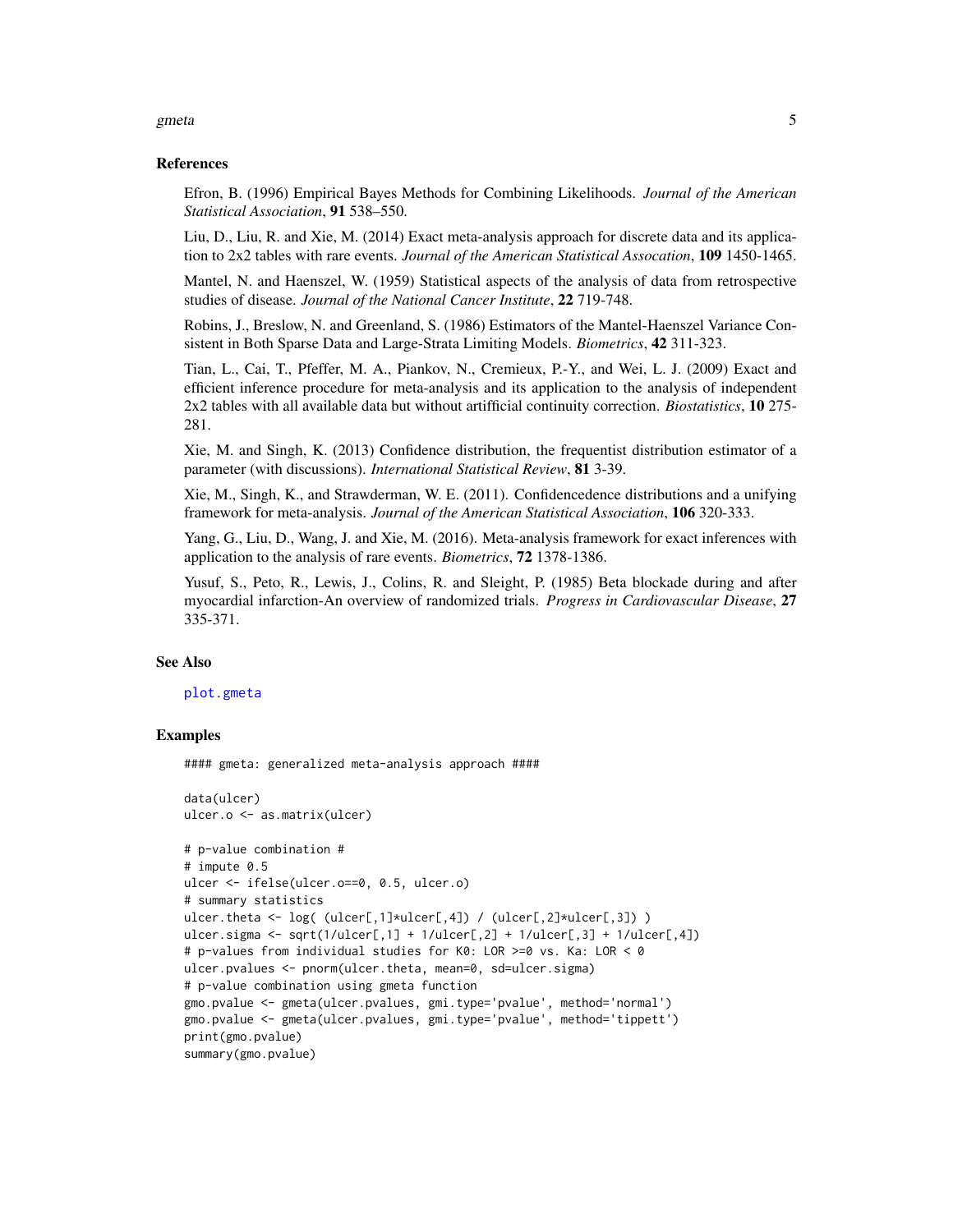```
# model-based meta-analysis #
# data.frame of summary statistics
ulcer.pivots <- data.frame(mns=ulcer.theta, sds=ulcer.sigma)
# fixed-effect model
gmo.mdlfx <- gmeta(ulcer.pivots, method='fixed-mle', gmo.xgrid=seq(from=-10,to=10,by=0.01))
summary(gmo.mdlfx)
# random-effects model, method of moments
gmo.mdlrm <- gmeta(ulcer.pivots, method='random-tau2', weight=rep(1,41), tau2=2,
gmo.xgrid=seq(from=-10,to=10,by=0.01))
summary(gmo.mdlrm)
# plot of the gmeta output - forest plot of CDs
plot(gmo.mdlrm, studies=c(4,8,15,16,23,41)) # default: confidence-distribution-density
plot(gmo.mdlrm, studies=c(4,8,15,16,23,41), plot.option='cv') # using confidence-curve
# 2x2 table-based (log) odds ratio/risk difference combination #
# MH odd-ratio (OR) and Peto's log-odd-ratio (LOR)
ulcer.2x2 <- cbind(ulcer[,1], ulcer[,1]+ulcer[,2], ulcer[,3], ulcer[,3]+ulcer[,4])
# Mantel-Haenszel odd-ratio
gmo.2x2MH <- gmeta(ulcer.2x2, gmi.type='2x2', method='MH', gmo.xgrid=seq(-5,5,by=0.001))
summary(gmo.2x2MH)
plot(gmo.2x2MH, studies=c(4,8,15,16,23,41))
# Peto's log-odd-ratio
gmo.2x2Pt <- gmeta(ulcer.2x2, gmi.type='2x2', method='Peto', gmo.xgrid=seq(-5,5,by=0.001))
summary(gmo.2x2Pt)
plot(gmo.2x2Pt, studies=c(4,8,15,16,23,41))
# Exact meta-analysis on LOR based on Liu et al (2012) and RD based on Tian et al (2009)
ulcer.exact <- cbind(ulcer.o[,1], ulcer.o[,1]+ulcer.o[,2], ulcer.o[,3], ulcer.o[,3]+ulcer.o[,4])
# Exact meta-analysis on log-odd-ratio (LOR) based on Liu et al (2012)
#gmo.exact1 <- gmeta(ulcer.exact, gmi.type='2x2', method='exact1',
# gmo.xgrid=seq(-5,5,by=0.001), report.error=TRUE) # log-odd-ratio
#summary(gmo.exact1)
#plot(gmo.exact1, studies=c(4,8,15,16,23,41))
# Exact meta-analysis on risk difference (RD) based on Tian et al (2009)
#gmo.exact2 <- gmeta(ulcer.exact, gmi.type='2x2', method='exact2',
# gmo.xgrid=seq(-1,1,by=0.001), report.error=TRUE) # risk-difference
#summary(gmo.exact2)
#plot(gmo.exact2, studies=c(4,8,15,16,23,41), plot.option='cv')
```
np.gmeta *Make inference for the study-level parameters with no distributional assumption*

#### Description

This method synthesizes information from multiple studies and make inference that is not dependent on any distributional assumption for the study-level parameters. Specifically, the study-level parameters are assumed to be unknown, fixed parameters, it draws inferences about the quantiles of this set of parameters using study-specific summary statistics

<span id="page-5-0"></span>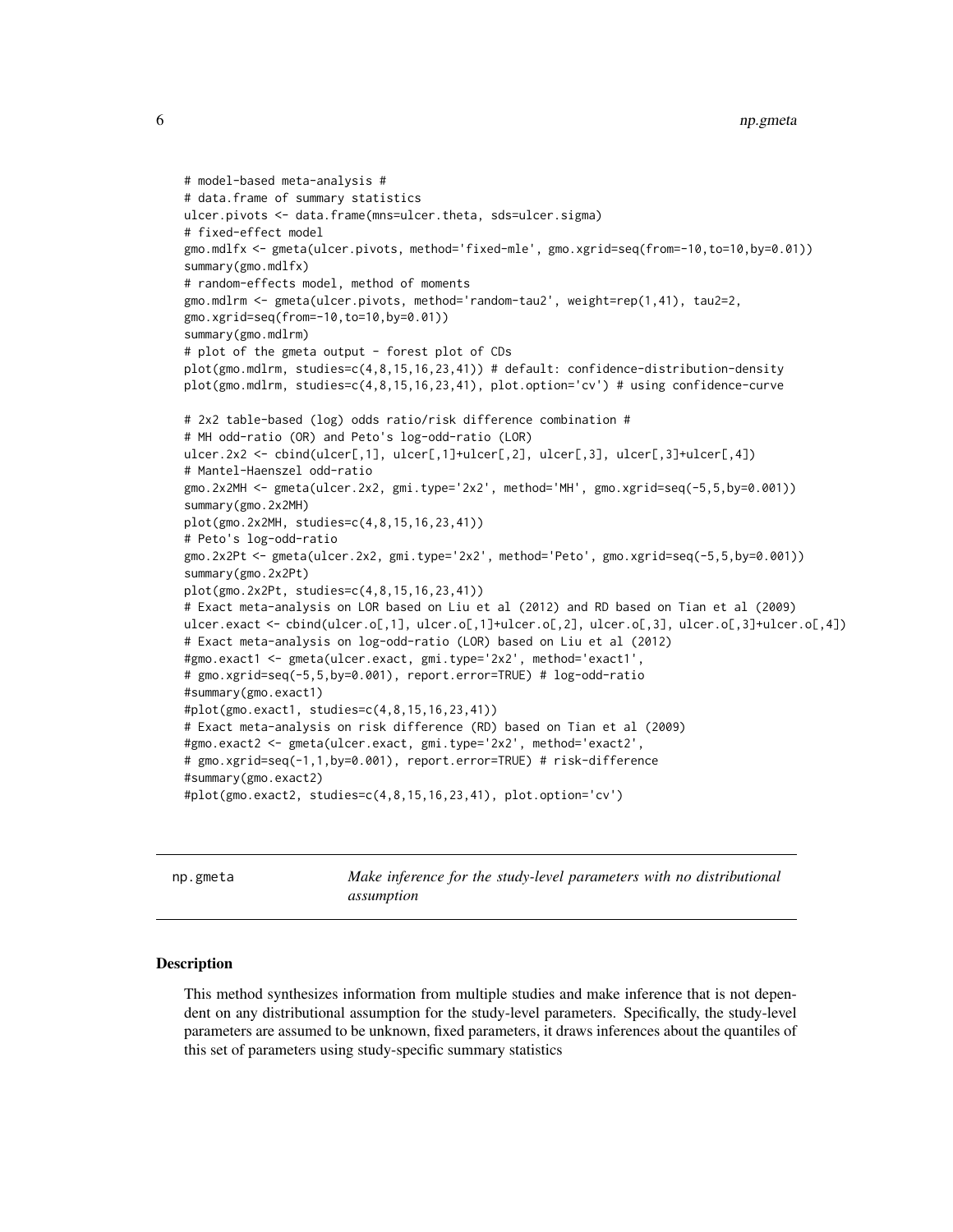#### np.gmeta 7

#### Usage

```
np.gmeta(Thetahat, se, alpha = c(0.025, 0.975), n, m,
band_pwr = 0.5, resample = 200, B = 40, len = 10)
```
#### Arguments

| Thetahat | input, point estimate of the true parameter for all K studies. For the kth study,<br>the kth Thetahat is consistent estimator for the true parameter, the kth Theta.                                            |
|----------|-----------------------------------------------------------------------------------------------------------------------------------------------------------------------------------------------------------------|
| se       | input, standard error estimate of the true parameter estimator for all K studies.<br>For the kth study, there is a standard error estimate, denoted as the kth se, which<br>is associated with the kth Thetahat |
| alpha    | quantile vector by default.                                                                                                                                                                                     |
| n        | total sample size of all K studies.                                                                                                                                                                             |
| m        | mth ordered parameter.                                                                                                                                                                                          |
| band_pwr | a constant in $(0,1)$ .                                                                                                                                                                                         |
| resample | tuning parameter: R realization of CD-random variables for a confidence distri-<br>bution for the mth ordered parameter.                                                                                        |
| B        | tuning parameter: process with B new "observed" data.                                                                                                                                                           |
| len      | tuning parameter: grid search for possible pairs.                                                                                                                                                               |

# Details

The function produces point or quantile estimation for the parameter whether tie or near tie condition exists or not.

#### Value

An object of class "gmeta.interval", which is a list of following elements:

percentils A three dimensional array containing the min.unif, max.smooth, mean.smooth. min.unif contains quantiles using minimum pair. max. smooth contains quantiles using maximum pair. mean. smooth contains quantiles using mean of all satisfied pairs.

shrink The shrinkage used to obtain presumed "true values".

smoohlist A sequence.

distance The ten by ten dimensional array containing results of loss function.

elig.ind A fourteen by two dimensional array containing counts that how many pairs are smaller than threshold.

# Note

Revised on 2017/10/01.

# Author(s)

Wei Qian <wq24@rutgers.edu>, Jerry Q. Cheng <jcheng1@rwjms.rutgers.edu>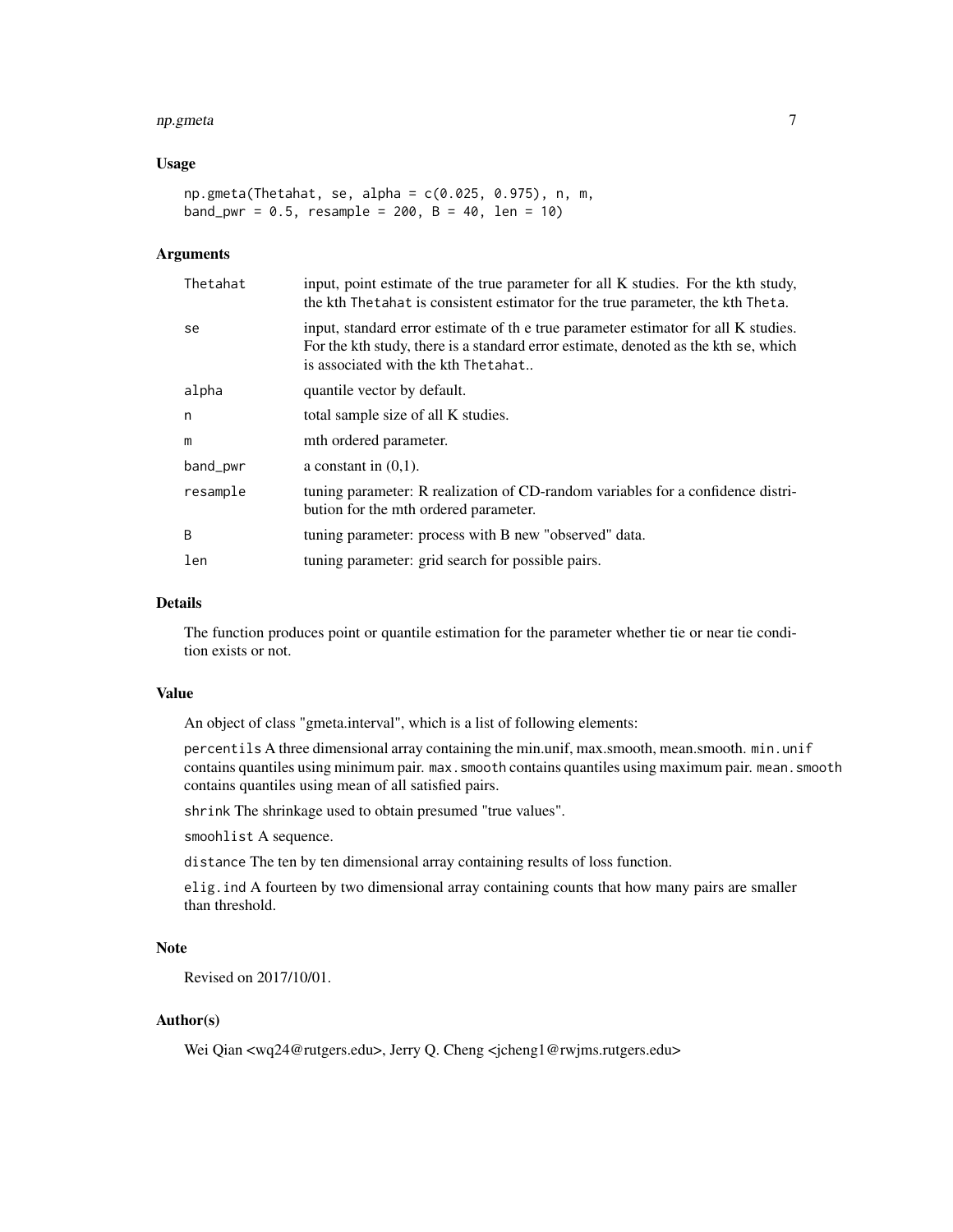#### <span id="page-7-0"></span>References

Brian Claggett, Minge Xie & Lu Tian(2014) Meta-Analysis With Fixed, Unknown, Study-Specific Parameters. *Journal of the American Statistical Association*, 109 1660-1671.

#### See Also

[gmeta](#page-1-1)

# Examples

```
Thetahat = c(-0.102158346, 0.020746333, 0.009118397, 0.163044549, -0.098892204,
             0.161200470, 0.237464018, 0.162000380, -0.088128443, 0.337433537,
             0.032277816, 0.142151631, -0.225430197, -0.057114409, 0.100874063,
          0.177078003, -0.752891602, 0.069141934, 0.114787217, 0.239802656, -0.029858223)
se = c(0.1742206, 0.1342359, 0.1660455, 0.1372563, 0.1756401,
0.1288152, 0.2001390, 0.1603925, 0.1276070, 0.1470815,
0.1666182, 0.1694948, 0.1602534, 0.1688223, 0.1512014,
0.1857019, 0.1236781, 0.1510481, 0.1733524, 0.1627342, 0.1905231)
np.gmeta(Thetahat = Thetahat, se = se, m=10,
n = rep(40, 21), band_pwr = 0.5, resample = 200, B = 40, len = 10)
```
<span id="page-7-1"></span>plot.gmeta *Plot For Model-Based and 2x2 Table-Based Meta-Analysis Result*

#### Description

Produce a forest-like plot for object of gmeta class, the result of model-based or 2x2-table-based meta-analysis using gmeta function.

# Usage

```
## S3 method for class 'gmeta'
plot(gmo, studies=NULL,
plot.option=c('confidence-density',
'confidence-curve', 'cv',
'confidence-distribution', 'cdf'),
type='l', xlab='x', ylab='density', xlim=NULL, ylim=NULL, ...)
```
# Arguments

| gmo         | an object of gmeta holding results of model-based or $2x2$ -table-based meta-<br>analysis from gmeta function.                                                                                  |
|-------------|-------------------------------------------------------------------------------------------------------------------------------------------------------------------------------------------------|
| studies     | a vector specifying the index of individual studies shown on the plot beside the<br>combined one.                                                                                               |
| plot.option | an option for plot. The default is 'confidence-density' for CD density. Other<br>choices are 'confidence-curve' or 'cv' for confidence curve,<br>and 'confidence-distribution' or 'cdf' for CD. |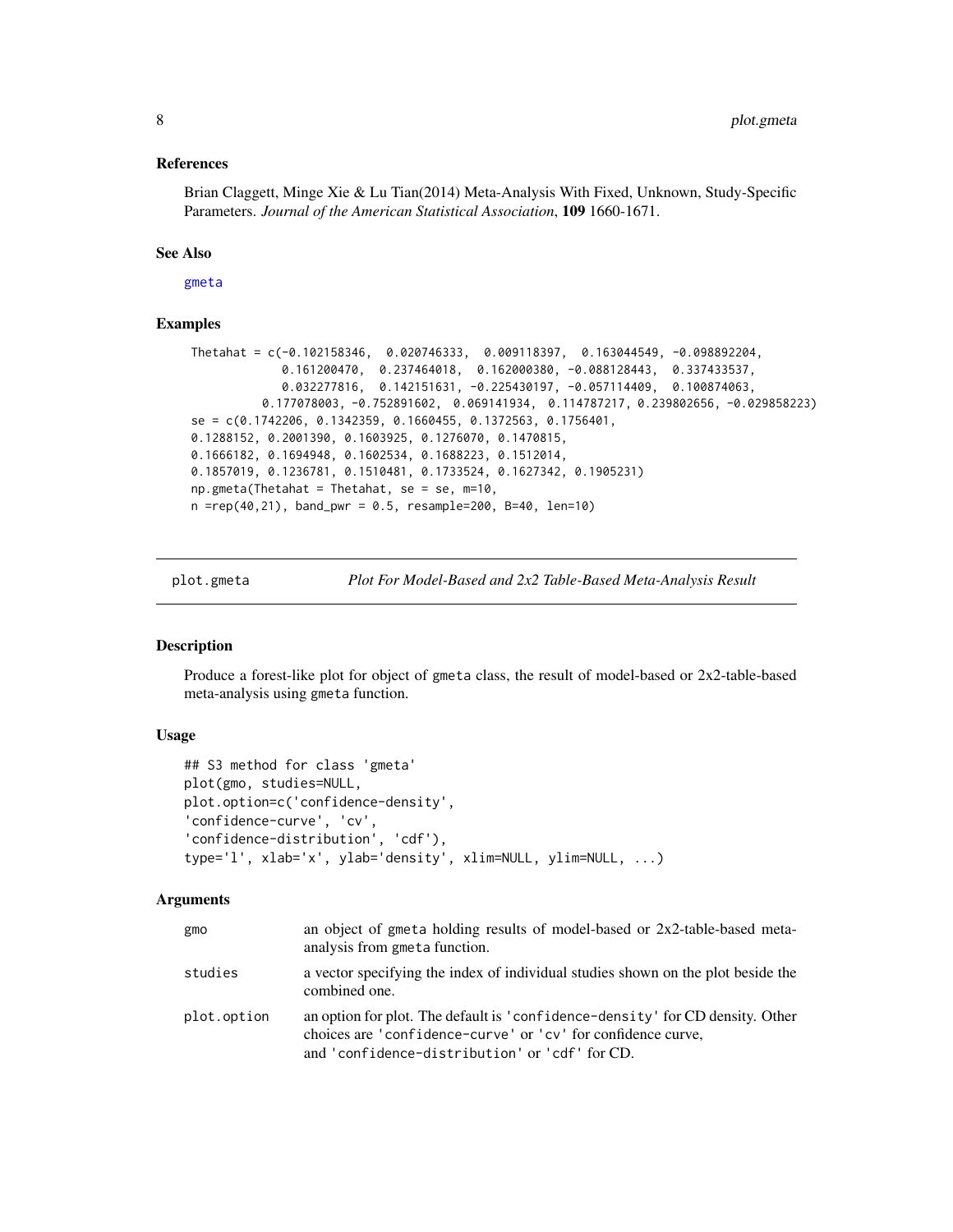<span id="page-8-0"></span>

| type      | as the type argument in plot with the default of '1'.                                                                                                                                                                                                                                            |
|-----------|--------------------------------------------------------------------------------------------------------------------------------------------------------------------------------------------------------------------------------------------------------------------------------------------------|
| xlab      | as the xlab argument in plot with the default of 'x'.                                                                                                                                                                                                                                            |
| ylab      | as the ylab argument in plot with the default of 'confidence density' when<br>plot.option='confidence-density'. Other choices are 'confidence curve'<br>when plot.option is 'confidence-curve' or 'cv', and 'confidence distribution'<br>when plot.option is 'confidence-distribution' or 'cdf'. |
| xlim      | as the xlim argument in plot.                                                                                                                                                                                                                                                                    |
| ylim      | as the ylim argument in plot, scaled if studies is specified.                                                                                                                                                                                                                                    |
| $\ddotsc$ | other arguments that can be specified in plot.                                                                                                                                                                                                                                                   |

#### Details

This function produces a forest-like plot for model-based or 2x2-table-based meta-analysis from the result of gmeta function call. The argument plot.option provides a choice of displaying confidence densities, curves, or distributions.

# Value

A figure of combined and inidividual confidence densities, curves, or distributions.

#### Note

Revised on 2014/12/10.

#### Author(s)

Guang Yang <gyang.rutgers@gmail.com>, Jerry Q. Cheng <jcheng1@rwjms.rutgers.edu> and Minge Xie <mxie@stat.rutgers.edu>

#### References

Xie, M. and Singh, K. (2013) Confidence distribution, the frequentist distribution estimator of a parameter (with discussions). *International Statistical Review*, 81 3-39.

Xie, M., Singh, K., and Strawderman, W. E. (2011). Confidencedence distributions and a unifying framework for meta-analysis. *Journal of the American Statistical Association*, 106 320-333.

Yang, G., Liu, D., Wang, J. and Xie, M. (2016). Meta-analysis framework for exact inferences with application to the analysis of rare events. *Biometrics*, 72 1378-1386.

# See Also

[gmeta](#page-1-1)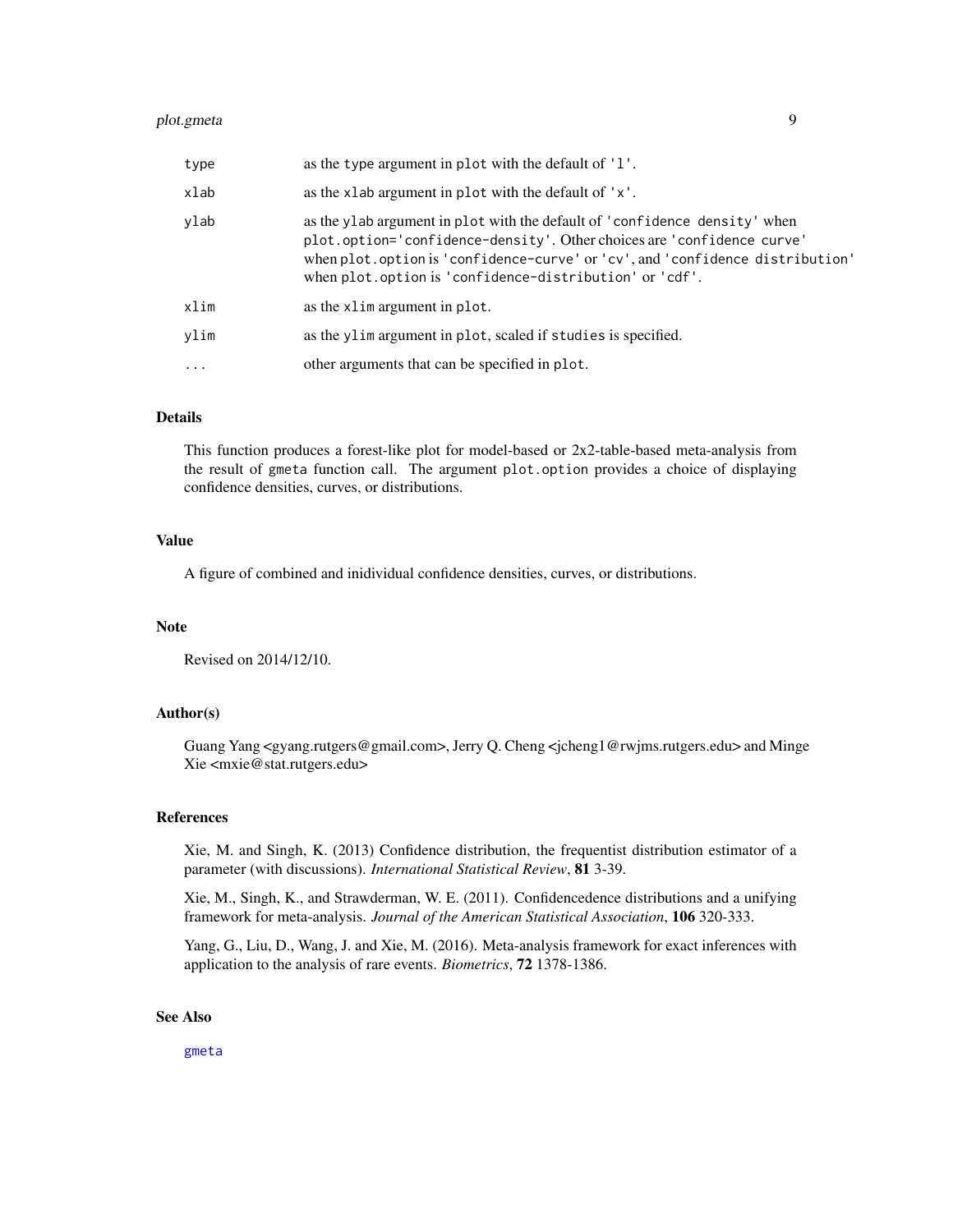#### Examples

```
#### gmeta: generalized meta-analysis approach ####
data(ulcer)
ulcer.o <- as.matrix(ulcer)
# impute 0.5
ulcer <- ifelse(ulcer.o == 0, 0.5, ulcer.o)
# summary statistics
ulcer.theta <- log( (ulcer[,1]*ulcer[,4]) / (ulcer[,2]*ulcer[,3]) )
ulcer.sigma <- sqrt(1/\text{ulcer}[,1] + 1/\text{ulcer}[,2] + 1/\text{ulcer}[,3] + 1/\text{ulcer}[,4])ulcer.pivots = data.frame(mns=ulcer.theta, sds=ulcer.sigma)
# fixed-effect model
gmo.mdlfx <- gmeta(ulcer.pivots, method='fixed-mle', gmo.xgrid=seq(from=-10,to=10,by=0.01))
summary(gmo.mdlfx)
# random-effects model, method of moments
gmo.mdlrm <- gmeta(ulcer.pivots, method='random-tau2', weight=rep(1,41), tau2=2,
gmo.xgrid=seq(from=-10,to=10,by=0.01))
summary(gmo.mdlrm)
# Forest plot of CDs
plot(gmo.mdlrm, studies=c(4,8,15,16,23,41)) # default: confidence-distribution-density
plot(gmo.mdlrm, studies=c(4,8,15,16,23,41), plot.option='cv') # using confidence-curve
# 2x2 table-based meta-analysis
ulcer.2x2 <- cbind(ulcer[,1], ulcer[,1]+ulcer[,2], ulcer[,3], ulcer[,3]+ulcer[,4])
# Mantel-Haenszel odd-ratio
gmo.2x2MH <- gmeta(ulcer.2x2, gmi.type='2x2', method='MH', gmo.xgrid=seq(-5,5,by=0.001))
summary(gmo.2x2MH)
plot(gmo.2x2MH, studies=c(4,8,15,16,23,41))
# Peto's log-odds-ratio
gmo.2x2Pt <- gmeta(ulcer.2x2, gmi.type='2x2', method='Peto', gmo.xgrid=seq(-5,5,by=0.001))
summary(gmo.2x2Pt)
plot(gmo.2x2Pt, studies=c(4,8,15,16,23,41))
# Exact meta-analysis on log-odds-ratio based on Liu et al (2012)
ulcer.exact <- cbind(ulcer.o[,1], ulcer.o[,1]+ulcer.o[,2], ulcer.o[,3], ulcer.o[,3]+ulcer.o[,4])
#gmo.exact1 <- gmeta(ulcer.exact, gmi.type='2x2', method='exact1',
# gmo.xgrid=seq(-5,5,by=0.001), report.error=TRUE)
#summary(gmo.exact1)
#plot(gmo.exact1, studies=c(4,8,15,16,23,41))
# Exact meta-analysis on risk difference based on Tian et al (2009)
#gmo.exact2 <- gmeta(ulcer.exact, gmi.type='2x2', method='exact2',
# gmo.xgrid=seq(-1,1,by=0.001), report.error=TRUE)
#summary(gmo.exact2)
#plot(gmo.exact2, studies=c(4,8,15,16,23,41), plot.option='cv')
```